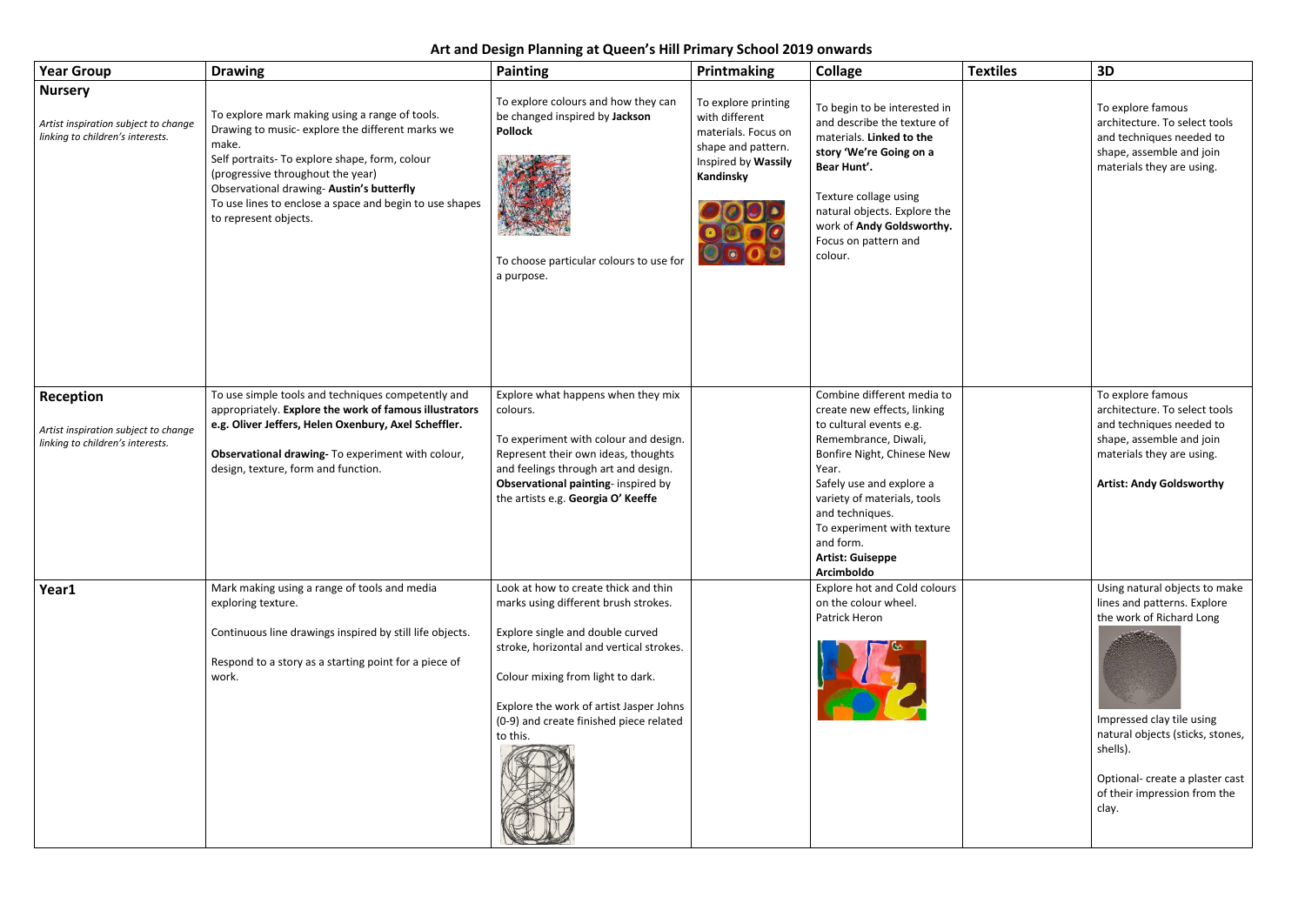| Year <sub>2</sub> | Exploring mark making using a single colour and a<br>range of different tools (Milton could be used for this).<br>Create a white painted picture onto black card.<br>Still life work in response to Henri Matisse (focusing on<br>key elements of the work)<br>Peer and collaborative piece of work.                   | Explore line, shape and colour in<br>response to the work of Wallis<br>Kandinsky.<br>Explore the work of Anthony Frost<br>and Henri Matisse (Snail). Create a<br>finished piece which uses paint and<br>colour tints.                                                                                                                                                                | Collograph and clay<br>slab printmaking<br>Potentially using<br>natural resources. |                                                                                                                                                                                                                       | Dip dy<br>and Ca<br>Folding<br>differe<br>Reviev<br>on wo<br>observ<br>Create<br>using \<br>match<br>to prin<br>fabric. |
|-------------------|------------------------------------------------------------------------------------------------------------------------------------------------------------------------------------------------------------------------------------------------------------------------------------------------------------------------|--------------------------------------------------------------------------------------------------------------------------------------------------------------------------------------------------------------------------------------------------------------------------------------------------------------------------------------------------------------------------------------|------------------------------------------------------------------------------------|-----------------------------------------------------------------------------------------------------------------------------------------------------------------------------------------------------------------------|-------------------------------------------------------------------------------------------------------------------------|
| Year <sub>3</sub> | Explore mark-making in response to the work of<br>Vincent Van Gogh.<br>Sketchbook work exploring the use of shading.<br>Developing and enlarging patterns (using viewfinders).<br>Creating a piece of work using oil pastel drawing and<br>colour wash (Imaginative drawing inspired by the poem<br>'The Hippocrump'). | Explore ways to create a range of light<br>and dark colours from primary to<br>secondary.<br>Identify some of the painting<br>techniques used by Vincent Van Gogh<br>(Starry Night) and Georges Seurat.<br>Compare the work of Van Gogh to<br>John Constable, JMW Turner, Peter<br>Lanyon and Maggie Hambling.<br>Create finished pieces which respond<br>to the work of Sean Scully |                                                                                    | Mixing primary colours to<br>make complimentary<br>colours inspired by the work<br>of Paul Klee.<br>Positive and negative<br>imagery inspired by the<br>work of Victor Vasarely,<br>Henri Matisse and Kara<br>Walker. |                                                                                                                         |
| Year4             | Viewfinder drawings focusing on natural forms over<br>time. Exploring line in drawing.<br>Respond to the work of John Brunsdon, using line to<br>describe and block landscapes.                                                                                                                                        | Experiment with painting on different<br>surfaces (including tones of colour).<br>Create a piece of work using a limited<br>colour palette, which responds to the<br>work of Georgia O'Keefe.                                                                                                                                                                                        | Collograph and press<br>printing using rollers<br>Link: Aztec patterns             |                                                                                                                                                                                                                       | Dip dy<br>monop<br>fabric <sup>1</sup><br>techni<br>Artist:<br><b>Brenna</b><br>turning<br>KA                           |

| Dip dye using Brusho<br>and Calico.<br>Folding to produce<br>different dyed effects.<br>Review and comment<br>on work- peer<br>observations<br>Create relief blocks<br>using wood and<br>matchsticks. Use blocks<br>to print onto dip dyed<br>fabric. |                                                                                                                                                      |
|-------------------------------------------------------------------------------------------------------------------------------------------------------------------------------------------------------------------------------------------------------|------------------------------------------------------------------------------------------------------------------------------------------------------|
|                                                                                                                                                                                                                                                       | Creating a papier Mache<br>bowl, painted in the style of<br>Howard Hodgkin, Walliy<br>Kansinsky and Anthony Frost.<br>Optional: 3D Paper relief work |
| Dip dye and<br>monoprinting onto<br>fabric to develop resist<br>techniques.<br>Artist: Michael<br>Brennand-Wood 'slow<br>turning'                                                                                                                     |                                                                                                                                                      |